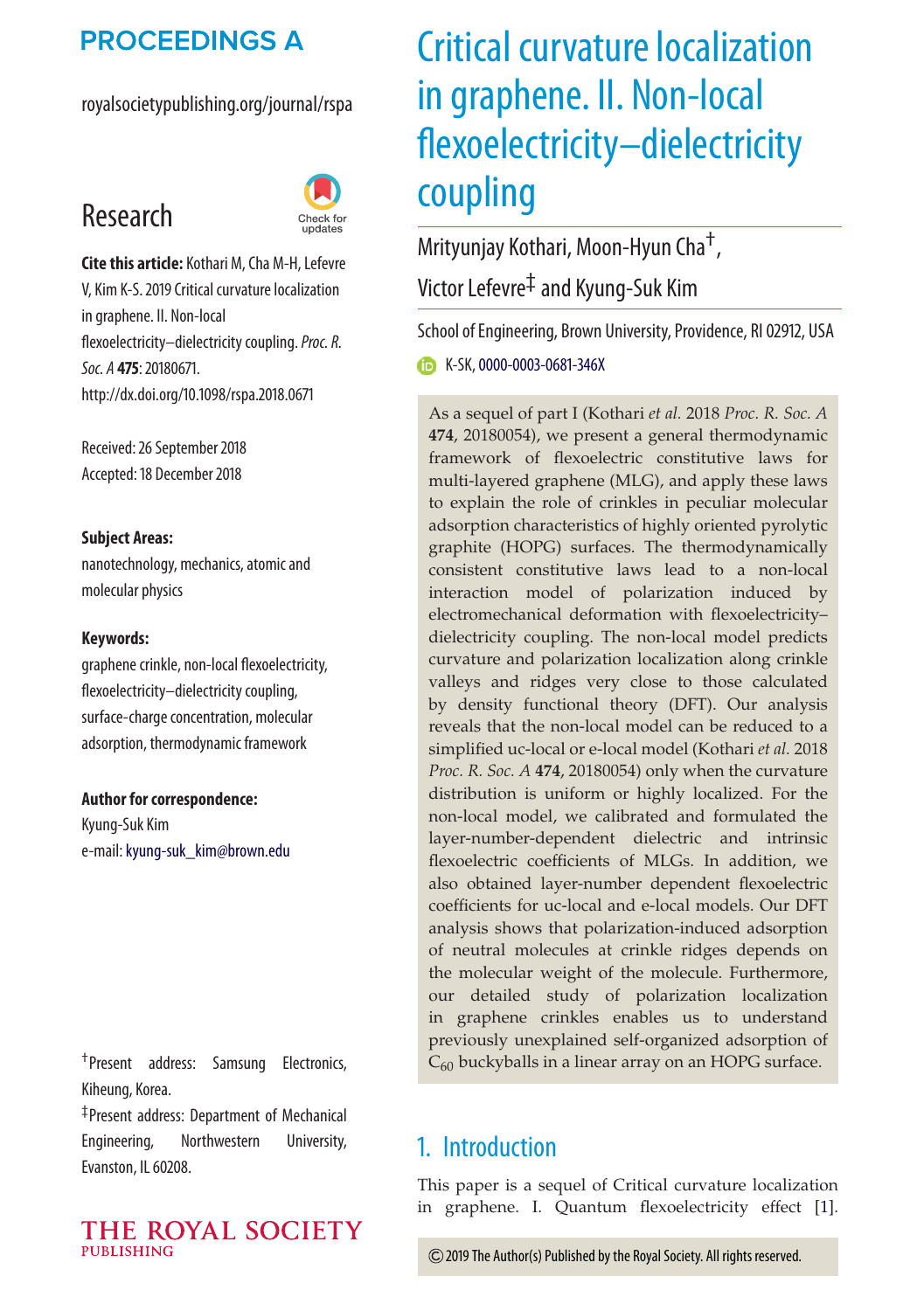In part I, we used a specific constitutive relation, *e-local model,* for flexoelectricity of graphene to understand a peculiar localization mode, crinkle, in graphene. Here, our interest is in the selfconsistent description of flexoelectricity in multi-layered structures in the context of coupling between flexoelectricity and dielectricity for general two-dimensional layered materials, and extraction of associated material properties from DFT calculations. To this end, in the current work, we derive an appropriate free-energy potential for flexoelectric modelling consistent with the thermodynamic framework and apply such framework for modelling electromechanical deformation of two-dimensional layered materials with a field-of-view resolution in nanometre scale. As a consequence, we can characterize and control not only flexoelectric polarizations but also Fermi and Landau levels near crinkle ridges where the layers are highly curved, as well as over flat wings of the crinkles where layer stacking is uniformly sheared. Discovery, characterization and control of crinkles in emerging two-dimensional materials are expected to open up diverse applications in electronics and photonics, and biology and medicine through self-assembly and pattern control of novel nanostructures [\[2,](#page-13-0)[3\]](#page-13-1).

Some of the early theoretical studies on flexoelectricity of crystals was reported by Mashkevich [\[4\]](#page-13-2) and Kogan [\[5\]](#page-13-3). A phenomenological constitutive law was postulated by Kogan [\[5\]](#page-13-3) for bulk polarization density, *Pi*, in non-piezoelectric materials,

$$
P_i = \chi_{ij} E_j + \beta_{ijkl} (\nabla \varepsilon)_{jkl},
$$
\n(1.1)

where χ*ij* represents electric susceptibility tensor, *Ej* electric field, β*ijkl* flexoelectricity tensor and (∇ε)*jkl* strain gradient. In more recent works on continuum modelling of flexoelectricity and general electromechanical formulation [\[6](#page-13-4)[–9\]](#page-13-5), the constitutive relation is derived in a context of internal free energy  $(F)$  formulation. In their work, the total internal free energy is described as a functional of displacement,  $u$ , the bulk polarization density,  $P$  and the scalar electric potential,  $\xi$ , as

$$
\mathcal{F}[u, P] = \int_{\Omega} W[u, P] d\Omega + \int_{\mathbb{R}^3} \frac{\epsilon_0}{2} |\nabla \xi|^2 dV, \qquad (1.2)
$$

where *W* represents a free-energy density defined only in the volume of the material  $\Omega$  in the deformed configuration, while  $\mathbb{R}^3$  denotes the entire space.

In the absence of free charges, (1.2) can be further reduced to a thermodynamically consistent constitutive relation of a *local differential-type material behaviour*. Then, the internal energy per unit volume, *U*, is expressed in terms of fundamental work-conjugate displacement variables—strain, strain gradient and electric displacement, {*ε*, ∇*ε*, **D**}—of stress, couple stress and the electric field, {*σ*, *m*, *E*}. The internal energy is explicitly expressed as

$$
\int_{\mathbb{R}^3} U(\boldsymbol{\varepsilon}, \nabla \boldsymbol{\varepsilon}, \mathbf{D}) \, dV = \int_{\Omega} \int_0^{\boldsymbol{\varepsilon}} \boldsymbol{\sigma} d\boldsymbol{\varepsilon} \, d\Omega + \int_{\Omega} \int_0^{\nabla \boldsymbol{\varepsilon}} m d \nabla \boldsymbol{\varepsilon} \, d\Omega + \int_{\mathbb{R}^3} \int_0^{\mathbf{D}} E d\mathbf{D} \, dV, \tag{1.3}
$$

where all the products on the right-hand side are scalar products. Then, this expression leads to constitutive relations,

$$
\tau(\varepsilon, \nabla \varepsilon, \mathbf{D}) = \frac{\partial U}{\partial \eta},\tag{1.4}
$$

where *τ* represents the set of variables {*σ*, *m*, *E*} and *η* the set {*ε*, ∇*ε*, **D**}. In the *linear-response range of the constitutive relation*, (1.4), the internal energy has a quadratic form,

$$
U = \frac{1}{2}\eta \cdot Q \cdot \eta,\tag{1.5}
$$

where *Q* represents symmetric electromechanical-property coefficients. *Q* comprises six sets of material properties in the most general case. For a non-piezoelectric material, ignoring the straingradient effect on mechanical stress, the coefficient set *Q* reduces to four sets that correspond to stress/strain stiffness, couple-stress/strain-gradient stiffness, inverse electric permittivity and flexoelectric coefficients, respectively. However, the total number of coefficients in *Q* is too large to be practical for measurement in highly anisotropic materials and/or two-dimensional layered materials. On the other hand, when we consider deformation of a two-dimensional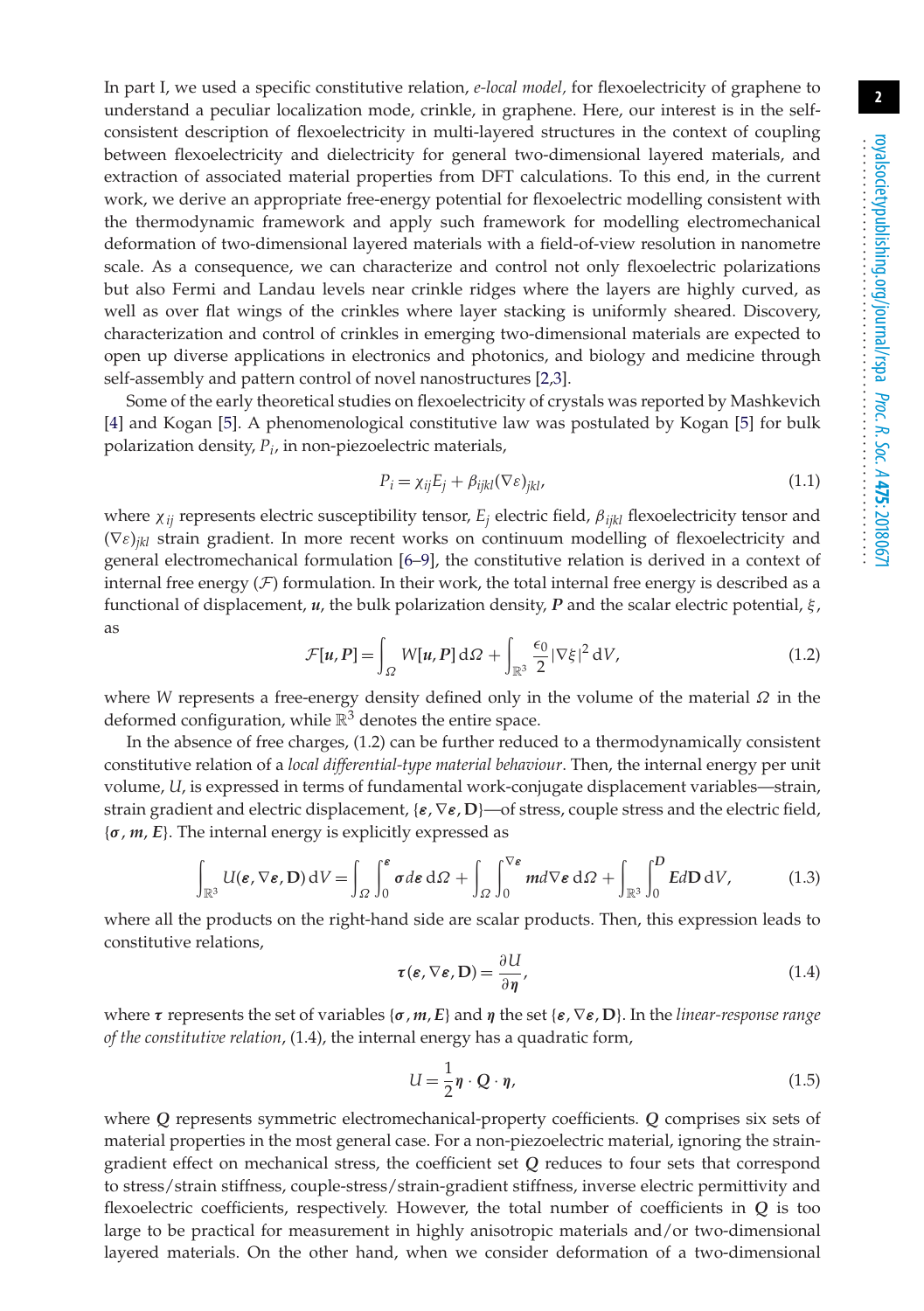layered structure like multilayer graphene (MLG), the electromechanical deformation is primarily composed of distinct modes, such as interlayer shear and individual layer bending, and often localizes at a narrow band of nanometre-scale width. Therefore, it is more practical to treat the internal energy as those of individual layers described with the framework of (1.5) and those of interlayer deformation.

For modelling developable deformation mode of two-dimensional layered structures, the stretch is decoupled from bending in the internal energy per unit area of the individual layer, *U*(*<sup>L</sup>*). The decoupling reduces  $Q$  to its two-dimensional analogue  $Q_{(2D)}$ , leading to four coefficients for developable deformation:

$$
U_{(L)}[\varepsilon, \kappa, D] = \frac{1}{2} \gamma^{(D)} \varepsilon^2 + \frac{1}{2} Q_b^{(D)} \kappa^2 + \beta^{(D)} \kappa D + \frac{1}{2\epsilon^{(D)}} D^2,
$$
\n(1.6)

where,  $\varepsilon$  denotes the stretching strain and  $\kappa$  the curvature of the layer, while  $\gamma^{(D)}$ ,  $Q_b^{(D)}$ ,  $\beta^{(D)}$  and  $1/\epsilon^{(D)}$  are the components of  $Q_{(2D)}$ . Employing *Legendre transform* [\[10\]](#page-13-6) for variable change from *D* to *P*, and noting that  $D = \varepsilon_0 E + P$ , we define a new free-energy potential  $\phi_{(L)} \equiv \phi_{(L)}[\varepsilon, \kappa, P]$ . The transformation enables us to exclude the domain integral over  $\mathbb{R}^3\setminus\Omega$  in evaluating the total free energy of the system with the vanishing electric field at infinity, which makes computational analysis simpler. The transformed free-energy potential is expressed as

$$
\phi_{(L)}[\varepsilon, \kappa, P] = U_{(L)}[\varepsilon, \kappa, D] - \frac{\epsilon_0}{2} E^2 = \frac{1}{2} \gamma^{(P)} \varepsilon^2 + \frac{1}{2} Q_b^{(P)} \kappa^2 + \beta^{(P)} \kappa P + \frac{1}{2 \chi^{(P)}} P^2, \tag{1.7a}
$$

and the corresponding constitutive relations are given by (1.4) to have

$$
\left\{\sigma = \Upsilon^{(P)}\varepsilon, m = Q_b^{(P)}\kappa + \beta^{(P)}P, E = \beta^{(P)}\kappa + \frac{1}{\chi^{(P)}}P\right\},\tag{1.7b}
$$

where  $Y^{(P)}$ ,  $Q_b^{(P)}$ ,  $\beta^{(P)}$  and  $1/\chi^{(P)}$  are the coefficients for { $\varepsilon$ ,  $\kappa$ ,  $P$ }-based description.

Specializing for the case of graphene, we employ inextensibility of the layer as a limiting approximation which drops ε-dependence of  $φ_{(L)}$  and  $σ$  in (1.7*a* and *b*), and rearrange (1.7*b*–3) to get

$$
\stackrel{\vee}{P} = \alpha \stackrel{\vee}{E} + \beta \kappa. \tag{1.8}
$$

Here () denotes the component normal to graphene layer,  $\stackrel{\vee}{P}$  the polarization density per unit area,  $\alpha$  the two-dimensional atomic-layer polarizability of graphene,  $\stackrel{\vee}{E}$  the point exclusive electric field that includes the field generated by polarization elsewhere and  $β = -β<sup>(P)</sup>χ<sup>(P)</sup>$  the twodimensional flexoelectric coefficient. The point exclusive description of  $\stackrel{\vee}{E}$  in (1.8) represents non-local flexoelectricity–dielectricity coupling in graphene. For the rest of the paper, we make use of (1.8) as the constitutive law of non-local flexoelectric polarization coupled with dielectric polarization. However, this formulation makes the polarization-induced electric field singular, and the singularity is typically regulated by the cut-off radius technique discussed in [\[1,](#page-12-0)[11\]](#page-13-7). Note that while Clausius–Mossotti relationship expresses the electric susceptibility,  $\chi$ , of a material in terms of the atomic polarizability,  $\alpha^*$ , of the constituent atoms for a bulk formulation, for modelling two-dimensional layered materials like graphene, we employ (1.8) in terms of atomic-layer polarizability per unit area, α.

The organization of the paper is as follows: in §2, we discuss the reduced models of flexoelectricity and the importance of flexoelectricity–dielectricity coupling. The analysis of the non-local model is presented in §3 followed by DFT studies on adsorption of molecules on crinkles in §4. We discuss the implications of the non-locality in §5 and subsequently conclude by summarizing and proposing future directions in §6.

## 2. Flexoelectricity models

As aforementioned, in this paper, we focus on flexoelectricity in MLG. We recently reported [\[1](#page-12-0)[,12\]](#page-13-8) the discovery of a new subcritical buckling mode of MLG which shows high curvature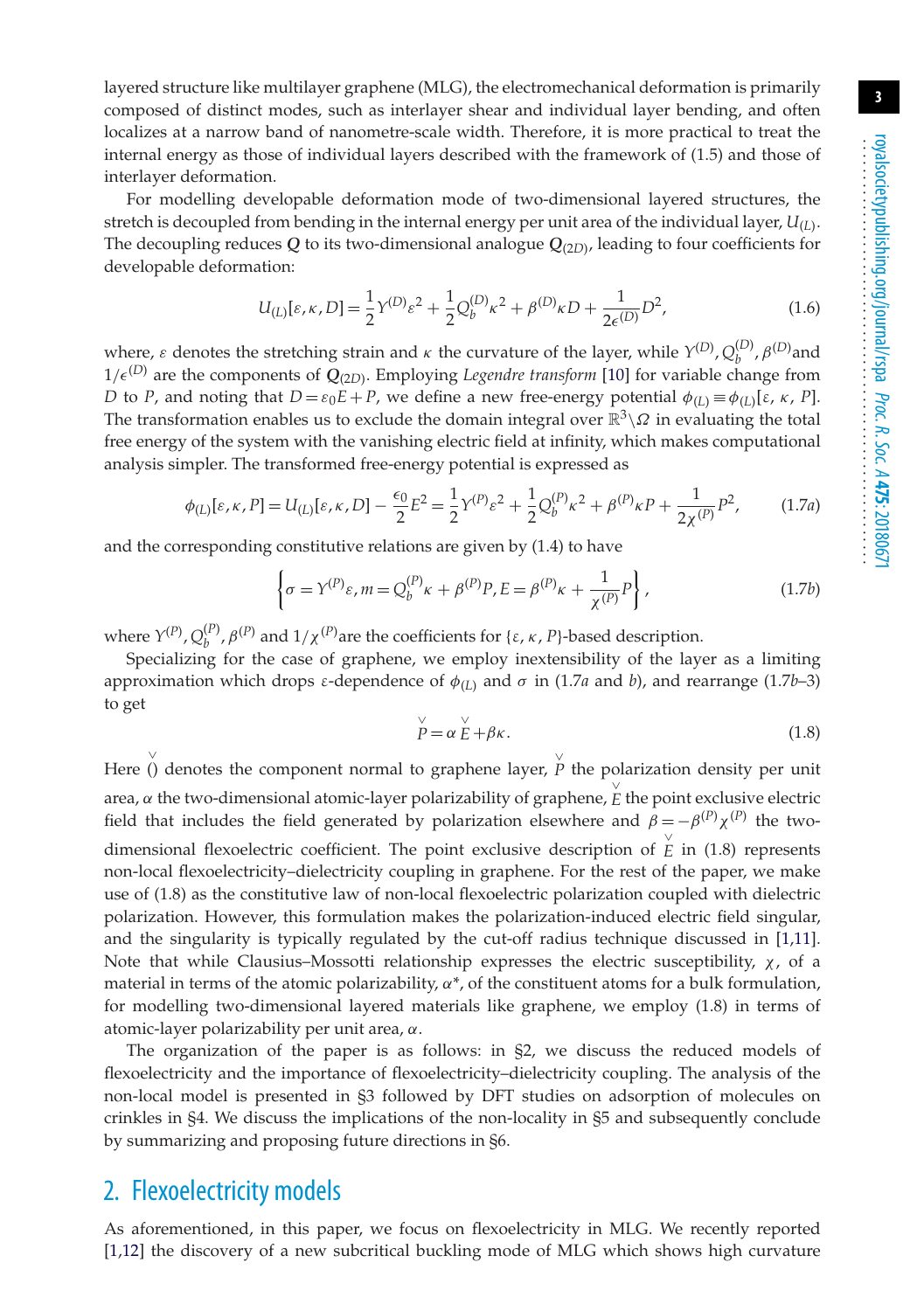localization. DFT studies indicated that the curvature of the crinkle mode remains focused in a very narrow band of width 0.86 nm which remains fixed even as the amplitude of the mode increases. There, a reduced model of flexoelectricity that lumps together the flexoelectric and dielectric effects was presented. The model predicted crinkle formation with peak curvatures approximately 0.15 nm<sup>-1</sup> and peak polarization density approximately 0.11e nm<sup>-1</sup> for a 3<sup>°</sup> end angle, leading to a concentration of static electric charges at the crinkle ridges and valleys on the free surface. However, the peak polarization density was found to be significantly higher than that predicted by the single-layer flexoelectric constant of uniform curvature [\[13\]](#page-13-9). In order to address the apparent multitude of flexoelectric constants, we develop a model including flexoelectricity– dielectricity coupling consistent with the thermodynamic framework. This model is inherently non-local because the flexoelectric and dielectric polarization interact and influence each other. In this section, we discuss two reduced models of quantum flexoelectricity in graphene and lay the background for a general model.

#### (a) Reduced constitutive models of flexoelectricity

[Figure 1](#page-4-0)*a*(i) depicts the configuration (grey curve), curvature distribution (solid line) and polarization distribution (dash-dot line) in a uniformly bent graphene layer. The polarization is proportional to curvature, and the proportionality constant is called the two-dimensional *uniform curvature flexoelectric constant*  $\beta^{(uc)}$ . Kalinin & Meunier [\[13\]](#page-13-9) evaluated  $\beta_{(1)}^{(uc)} \approx 0.11$ e with first-principle calculations, naming it as a quantum flexoelectric coefficient, for

$$
\stackrel{\vee}{P} = \beta_{(1)}^{(uc)} \kappa, \tag{2.1}
$$

where the subscript of  $\beta_{(1)}^{(uc)}$  indicates a single layer. Here, we call (2.1) the uc-local model.

On the other hand, for a much more complex non-uniform bending, the above model falls short. [Figure 1](#page-4-0)*a*(ii) illustrates non-uniform distributions of configuration, curvature and polarization near a crinkle ridge, indicating that polarization is under-predicted by the uc-local model. Calibration with the DFT analysis of crinkles [\[1\]](#page-12-0) yields an effective flexoelectric constant of an MLG crinkle ridge as  $\beta^*_{(21)} = 0.759e$ , which is 6.9 times  $\beta^{(uc)}_{(1)}$ , for

$$
\stackrel{\vee}{P} = \beta^* \kappa. \tag{2.2}
$$

Here,  $\beta^*_{(21)}$  stands for average flexoelectric constant of an individual layer in 21-layer graphene for modelling with an inextensible-layer limit. In part I [\[1\]](#page-12-0), we employed the reduced model (2.2) without explicit involvement of dielectric constant  $\alpha$  like in (1.8). The lumping of the inherent nonlocality in the flexoelectricity–dielectricity coupling into a local constitutive relationship is exact for uniform curvature distribution while it is an approximation for the crinkle problem. However, in general, the reduced models *do not* work for an arbitrary non-uniform curvature distribution and therefore, a more detailed explicit treatment of dielectricity is undertaken in the following sections.

#### (b) Flexoelectricity–dielectricity coupling

MLG is anisotropic in its response to electric field. It acts as an in-plane conductor at finite temperature and as a dielectric in the direction normal to the lattice layer. A full treatment of flexoelectricity for general curvature distribution involves long range dipole–dipole interactions through electric fields generated by the polarization distribution, leading to flexoelectricity– dielectricity coupling in the normal direction (1.8).

[Figure 1](#page-4-0)*b*(i-iv) illustrate flexoelectricity-dielectricity coupling mechanisms in dipole-dipole interactions near a crinkle ridge of MLG, based on the curvature distribution obtained by DFT in [\[1\]](#page-12-0). [Figure 1](#page-4-0)*b*(i) shows the net polarization (blue arrows) developed in a crinkle boundary layer. Owing to curvature reversal, we get regions of positive and negative net polarization. This picture does not take into account any dielectric interactions explicitly. To uncouple flexoelectricity and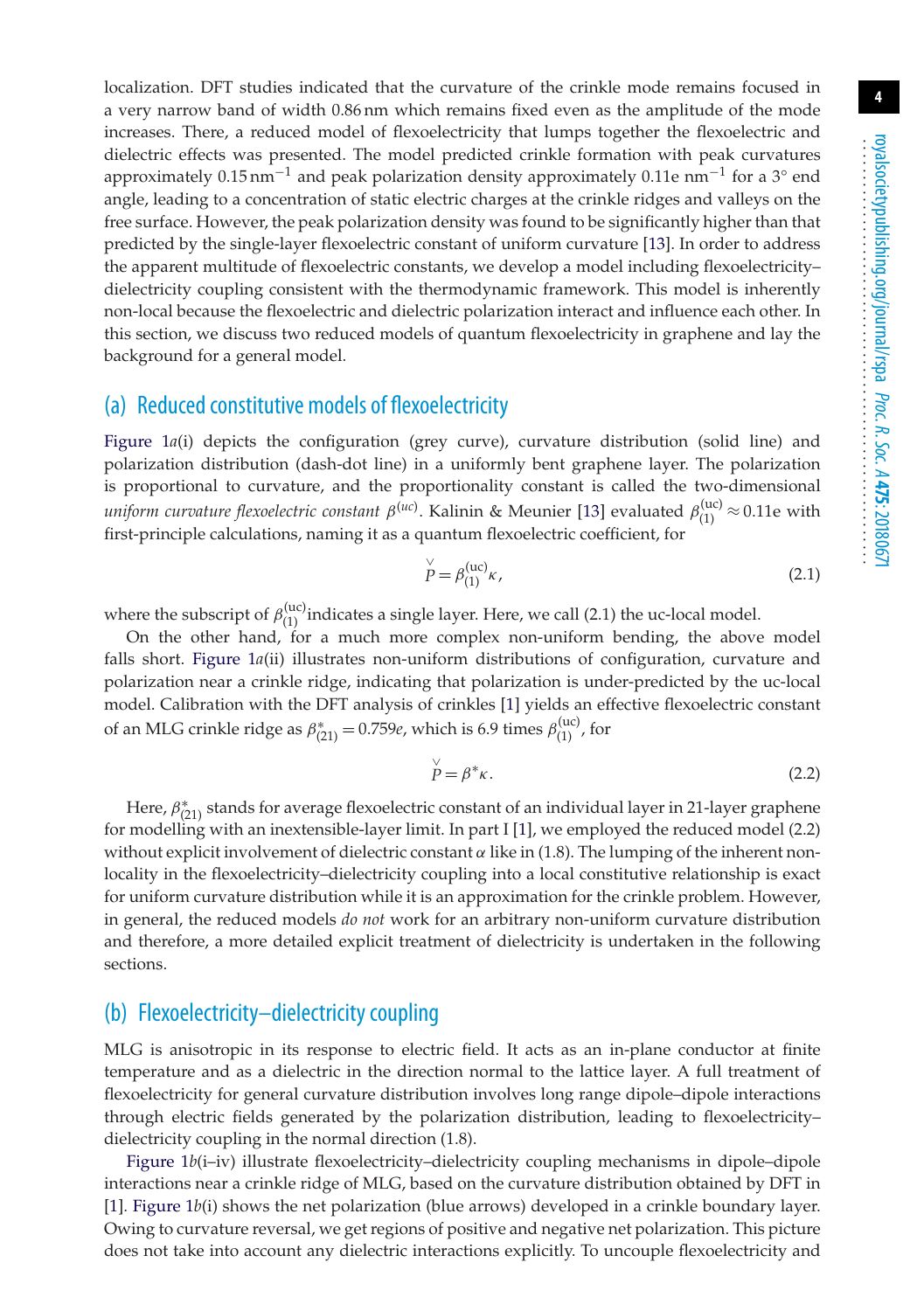<span id="page-4-0"></span>

**Figure 1.** (*a*(i)) Polarization distribution for a uniform curvature case; (ii) polarization distribution for a crinkle curvature distribution; (*b*(i)) overall picture of the polarization on the layer, curvature reversal causes polarization reversal; (ii) in the intralayer case, electric fields amplify the anti-parallel polarization and (iii) diminish the parallel polarization; (iv) interlayer interactions amplify the parallel polarization.

dielectricity effects, we show the intrinsic flexoelectric polarization and the associated electric fields in [figure 1](#page-4-0)*b*(ii). Bending of graphene creates a curvature which breaks the symmetry in the electron cloud distribution in graphene. This separation of positive and negative charge centres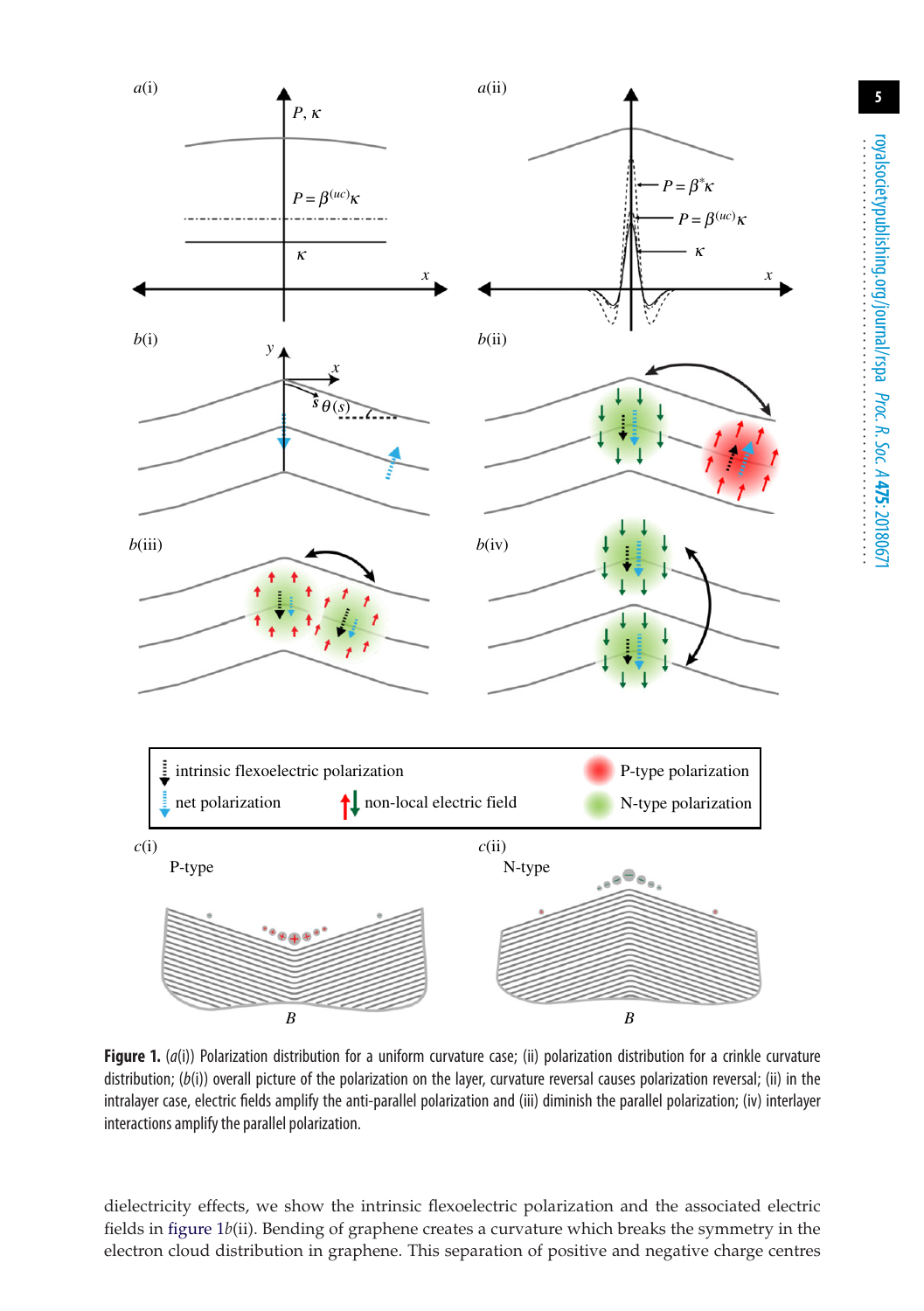in graphene produces a polarization, which we refer to as the intrinsic flexoelectric polarization (black arrows). The intrinsic polarization thus developed, produce electric fields which influence the polarization in their neighbourhood—either amplifying it [\(figure 1](#page-4-0)*b*(ii)) or weakening it [\(figure 1](#page-4-0)*b*(iii)). The combined effect leads to the net polarization. As illustrated for the intralayer case, the interlayer interactions follow a similar interaction mechanism [\(figure 1](#page-4-0)*b*(iv)). Note that the size of the blue arrow is larger than a black arrow in figure  $1b(ii)$  and smaller in figure  $1b(iii)$ , indicating the amplifying and weakening effects, respectively. Within the layer, anti-parallel dipoles reinforce each other because the additional dielectric polarization points in the same direction as the intrinsic flexoelectric polarization. By contrast, the parallel dipoles weaken each other because the dielectric polarization points opposite to the intrinsic flexoelectric polarization. Similarly, in [figure 1](#page-4-0)*b*(iv), the blue arrows are larger because parallel dipoles reinforce each other in the interlayer setting. This is why crinkles, because of the signature curvature reversal, show a much larger  $\beta^*_{(21)}$  in comparison to  $\beta^{(uc)}_{(1)}$ . Depending on the parity of bending, the flexoelectric charges developed on the surface can be positive or negative, as illustrated in [figure 1](#page-4-0)*c*(i,ii). Following the nomenclature introduced in [\[12\]](#page-13-8), the positively charged crinkle is called P-type and the negatively charged, N-type crinkle.

## 3. Analysis of the non-local flexoelectric model

## (a) Formulation

In this section, we employ the non-local flexoelectricity–dielectricity coupling in the buckling and post-buckling analysis of suspended MLG in a plane-strain setting. We consider the set-up in [\[1\]](#page-12-0), with N-layer MLG, interlayer spacing  $a = 0.34$  nm and total length  $2L_0$ . The bending stiffness of each layer in the  $\{\kappa, P\}$ -based description is denoted as  $Q_b^{(P)}$  and the interlayer shear modulus is  $\mu$ . For the nano-structural model, we make use of DFT-evaluated material properties,  $Q_b^{(P)}$  = 1.0eV [\[14\]](#page-13-10), and  $\mu = 4$  GPa [\[15\]](#page-13-11). The atomic polarizability of graphene is reported in the literature to be  $\alpha^*$ ∼0.85 Å<sup>3</sup> [\[16](#page-13-12)[,17\]](#page-13-13). Following the same kinematic assumptions as [\[1\]](#page-12-0), the layers deform identically and are inextensible. Under these assumptions, the total free-energy potential  $\Phi$  as defined in (1.7*a*), can be given as the sum of mechanical and electrostatic parts. The mechanical part,  $\Phi_{\text{mech}}$ , has two contributions, namely the bending of individual layers and interlayer shear.

$$
\Phi_{\text{mech}} = \int_{-L_0}^{L_0} \left( \frac{Q_b^{(P)} N}{2} \left( \frac{d\theta}{ds} \right)^2 + \frac{\mu (N - 1)a}{2} \tan^2 \theta \right) ds,\tag{3.1}
$$

where  $\theta(s)$  is the slope angle and  $\kappa = d\theta/ds$  is the curvature of the layer.

The electrostatic part,  $\Phi_{\text{elec}}$ , is given as

$$
\Phi_{\text{elec}} = \frac{-1}{2\pi\epsilon_{(N)}} \sum_{n=1}^{N} \sum_{m=1}^{n} \int \int_{-L_0}^{L_0} \sum_{i=1}^{N} \sum_{j=1}^{N} \left[ \frac{(1 - \delta_{mn} q_2(s_n, s'_n))}{[(x(s_n) - x(s'_m))^2 + (y(s_n) - y(s'_m))^2]^2} ds_n ds'_m \right]
$$
\n(3.2a)

$$
A(s_n, s'_m) = \cos{\{\theta(s_n) + \theta(s'_m)\}} [-\{x(s_n) - x(s'_m)\}^2 + \{y(s_n) - y(s'_m)\}^2]
$$
  
\n
$$
B(s_n, s'_m) = 2\sin{\{\theta(s_n) + \theta(s'_m)\}} \cdot \{x(s_n) - x(s'_m)\}\{y(s_n) - y(s'_m)\},
$$
\n(3.2b)

$$
q_2(s_n, s'_n) = \begin{cases} \frac{1}{2}, & \text{for } |s_n - s'_n| > r_0 \\ 1, & \text{for } |s_n - s'_n| \le r_0 \end{cases}
$$
 (3.2c)

where  $r_0$  is the cut-off radius of the interaction integration and  $m$ ,  $n$  are indices for the layers whose interaction is being counted.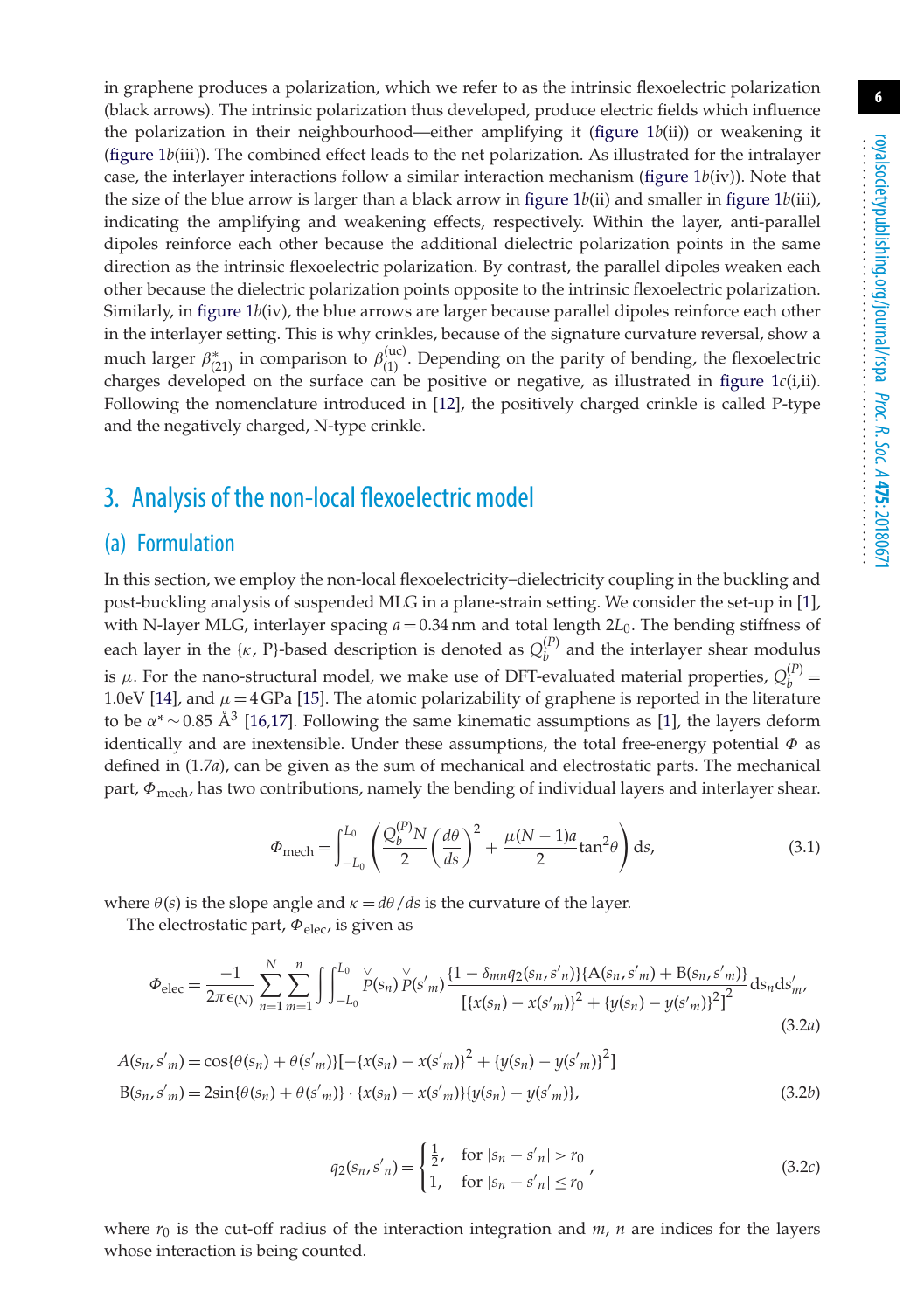The electric field, E<sup>√</sup>, resulting from any arbitrary polarization distribution, P<sup>√</sup>, over *N* layers of graphene can be expressed as a linear operation on polarization,

$$
\check{E}(s'_m) = \frac{1}{2\pi\epsilon_{(N)}} \sum_{n=1}^N \int_{-L_0}^{L_0} \check{P}(s_n) \frac{\{1 - \delta_{mn}q(s_n, s'_n)\}\{A(s_n, s'_m) + B(s_n, s'_m)\}}{\left[\{x(s_n) - x(s'_m)\}^2 + \{y(s_n) - y(s'_m)\}^2\right]^2} ds_n,\tag{3.3a}
$$

$$
A(s_n, s'_m) = \cos{\{\theta(s_n) + \theta(s'_m)\}}[-\{x(s_n) - x(s'_m)\}^2 + \{y(s_n) - y(s'_m)\}^2]
$$
  
\n
$$
B(s_n, s'_m) = 2\sin{\{\theta(s_n) + \theta(s'_m)\}} \cdot \{x(s_n) - x(s'_m)\}\{y(s_n) - y(s'_m)\},
$$
\n(3.3b)

and 
$$
q_1(s_j, s'_j) = \begin{cases} 0, & \text{for } |s_j - s'_j| > r_0 \\ 1, & \text{for } |s_j - s'_j| \le r_0 \end{cases}
$$
 (3.3c)

where *s* is the arclength parameter,  $\theta(s)$  the slope angle of the layers, *m* the index of the layer where the electric field is being calculated,  $r_0$  the cut-off radius and index  $n$  sums over all the layers. Combining (3.3a) with the non-local constitutive relation (1.8), we express  $\stackrel{\vee}{P}$  as a function of the shape of the layer as

$$
\mathcal{L}_2[\check{P}] = \beta \kappa,\tag{3.4}
$$

where $\mathcal{L}_2$  is a linear operator.

Thus, (3.1), (3.2) and (3.4) complete the formulation of the minimization problem in terms of total potential energy  $\Pi[\theta]$  where

$$
\Pi[\theta] = \Phi_{\text{mech}} + \Phi_{\text{elec}} - \int_{-L_0}^{L_0} f(1 - \cos \theta) \, \mathrm{d}s,\tag{3.5}
$$

and *f* is the constraint force necessary to maintain the configuration. The functional  $\Pi[\theta(s)]$  can then be numerically minimized to obtain the post-buckling configuration of MLG. [Figure 2](#page-7-0) shows the collection of results for a 21-layer, 15 nm long MLG. Cut-off radius for the calculation, *r*0, was chosen to be 0.14 nm which is approximately the same as the lattice parameter of graphene. The intrinsic flexoelectric constant was obtained by calibration of a numerical model with DFT. This calibration was done by best fitting a single case ( $\theta_e = 3^\circ$ ) to the DFT results of [\[1\]](#page-12-0). The value of intrinsic flexoelectric constant,  $\beta_{(21)}^{(in)}$ , was obtained to be approximately 0.733e.

Comparison of peak curvatures predicted by the non-local model to DFT results in [figure 2](#page-7-0)*a*(i) shows a good agreement for different end angles. In the post-buckling evolution, the crinkle mode shape is found to remain the same while the amplitude increases with the end angle, thus explaining the observed linear trend in the peak curvatures. [Figure 2](#page-7-0)*a*(i) inset shows the localized curvature distribution with the fast-decaying oscillating tail. The distance between the closest inflection points on either side of origin is treated as a measure of localization—*the curvature focusing band width*—and it is found to be approximately 0.86 nm, agreeing well with the DFT findings. [Figure 2](#page-7-0)*a*(ii) shows the peak polarization density comparison between the uc-local model and the non-local flexoelectric model. As explained in §2a and §2b, the uc-local model is found to severely under-predict the peak curvature compared with the non-local model which predicts about 6.9 times higher peak polarization values than the uc-local model. This remarkable difference between the two models is due to the inadequacy of the uc-local model in accounting for flexoelectricity–dielectricity coupling. The inset shows the distribution of polarization density for three different end angles. The mode shape of the polarization distribution nearly remains the same and is only scaled by the amplitude that is dependent on the end angle practically in a linear fashion.

#### (b) Effect of dielectricity

[Figure 2](#page-7-0)*b*(i,ii) highlights the difference between e-local model and non-local model results. As discussed in the §2b, for a localized and oscillating curvature distribution, the flexoelectric– dielectric coupling reinforces the curvature peaks and valley, amplifying the polarization. Thus,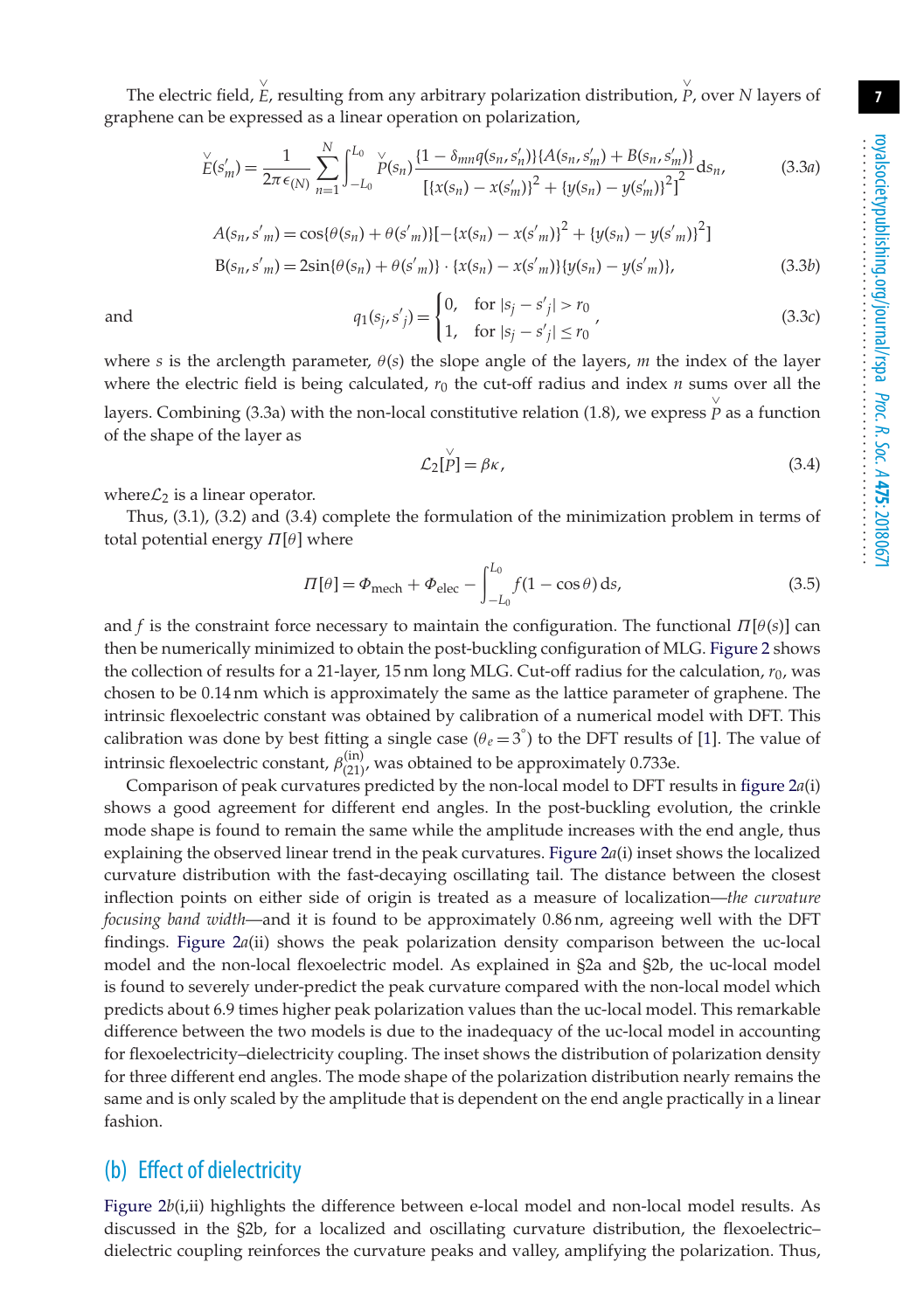<span id="page-7-0"></span>

**Figure 2.** (*a*(i)) Peak curvature comparison between non-local model and DFT results; ((i) inset) curvature distribution for 21 layer 15 nm sample; (ii) peak polarization density comparison between non-local and uc-local model; ((ii) inset) polarization density distribution for 21-layer 15 nm sample; (*b*(i)) Comparison between e-local and non-local model curvature distribution and (ii) polarization density distribution highlighting the differences.

in order to understand the difference between the e-local model and non-local model, we look closely at the curvature valley in [figure 2](#page-7-0)*b*(i) (inset shows the blown-up view). The non-local model has deeper curvature valley because the oscillating polarization in the neighbouring regions contributes to amplify the net polarization which further enhances curvature localization. The peak curvatures of the non-local model are calibrated to match the peak curvatures of DFT results, so they do not show this variation at the peak. Similarly, the [figure 2](#page-7-0)*b*(ii) shows the deeper valleys in polarization plot. This deeper polarization reversal provides an even lower energetic state due to attractive interactions between the dipoles. The e-local model, due to the lumping of dielectric and flexoelectric effects into a single term, misses out on this detail. The difference between the e-local model and non-local model is subtle here, as it should be, because the e-local model has been shown to work well for modelling crinkles. However, for modelling a general non-uniform curvature distribution, the reduced models—uc-local and the e-local model—may not work well and the non-local model must be applied.

## 4. Flexoelectric polarization and molecular adsorption

[Figure 3](#page-8-0)a(i) shows a comparison between polarization distributions predicted by the nonlocal model and the DFT analysis. The comparison is made through width-dependent mean polarization density,  $\bar{P}(x)$ , near a crinkle ridge up to 4 nm width. Here,  $\bar{P}(x)$  is defined as

$$
\bar{P}(x) = \frac{1}{2x} \int_{-x}^{x} P(\xi) \, \mathrm{d}\xi,\tag{4.1}
$$

where  $P(\xi)$  is the polarization density at  $\xi$  measured from the maximum or minimum point of polarization for a crinkle valley or a ridge, respectively. For the cases considered for comparison— 1.8° and 3° end angle of the crinkle—we find good agreement between the DFT and the non-local **8**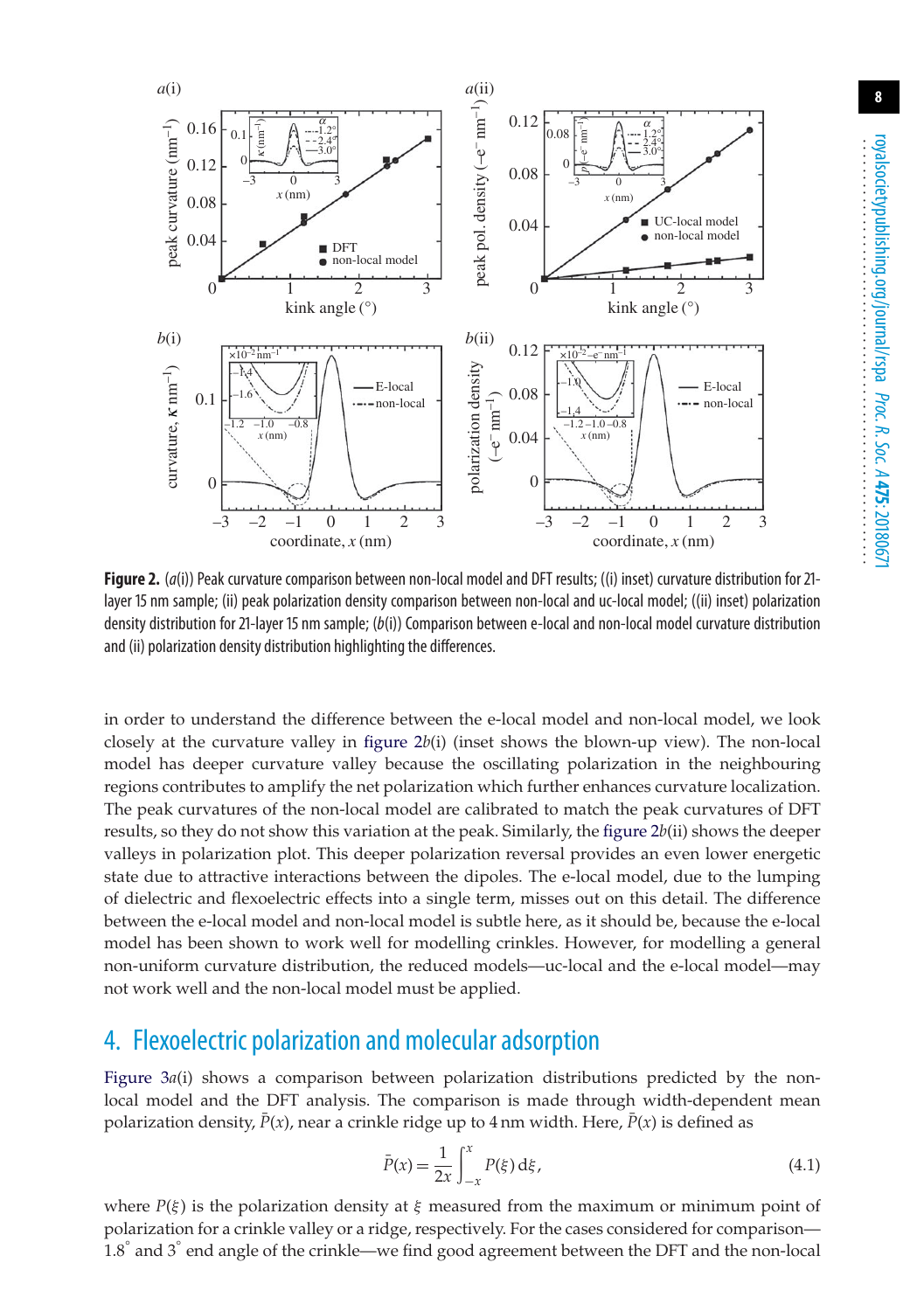<span id="page-8-0"></span>

**Figure 3.** (*a*) Mean polarization density comparison between non-local model and DFT results; (*b*(i)) Buckyball adsorption on HOPG [\[12\]](#page-13-8); ((i) inset) higher resolution image showing the periodicity of buckyballs on HOPG [\[18\]](#page-13-14); (ii) Schematic of buckyballs on crinkle ridge; (iii) Potential energy of the system as a function of inter-buckyball spacing*l*.

model results for most of the width of averaging, *x*, except for *x* close to cut-off radius, as expected. The continuum model interpretation starts to break down for *x* comparable to the cut-off radius. The peculiar oscillations seen in the DFT mean polarization density can be attributed to the averaging scheme of polarization with the reciprocal space wave function for *x* in the real space not aligned with periodic atomic locations with the Bader method [\[19,](#page-13-15)[20\]](#page-13-16).

The flexoelectric polarization leads to the development of surface line charges along the crinkle valleys and ridges. The ridges are negatively charged, while the valleys are positively charged, to produce N-type and P-type crinkles respectively. The apparent line charges can cause preferential adsorption of molecules. A very striking manifestation of the line charges can be seen in adsorption of buckyballs along crinkle valleys in highly oriented pyrolytic graphite (HOPG). Buckyballs (*C*60) are highly polarizable dielectric molecules. In the presence of strong enough external field, dielectrically polarized buckyballs are attracted to the field source. [Figure 3](#page-8-0)*b*(i) shows buckyballs sprinkled over an HOPG surface. Instead of arranging themselves in clusters as the minimum energy state of buckyballs in absence of external electric field, they choose to align themselves in relatively long straight line segments with clear spacing and distinct directional preference to their arrangement [\[12\]](#page-13-8). A similar finding was previously reported in [\[18\]](#page-13-14) [\(figure 3](#page-8-0)*b*(i) inset). In the higher resolution inset picture, we see that the inter-buckyball spacing is **9**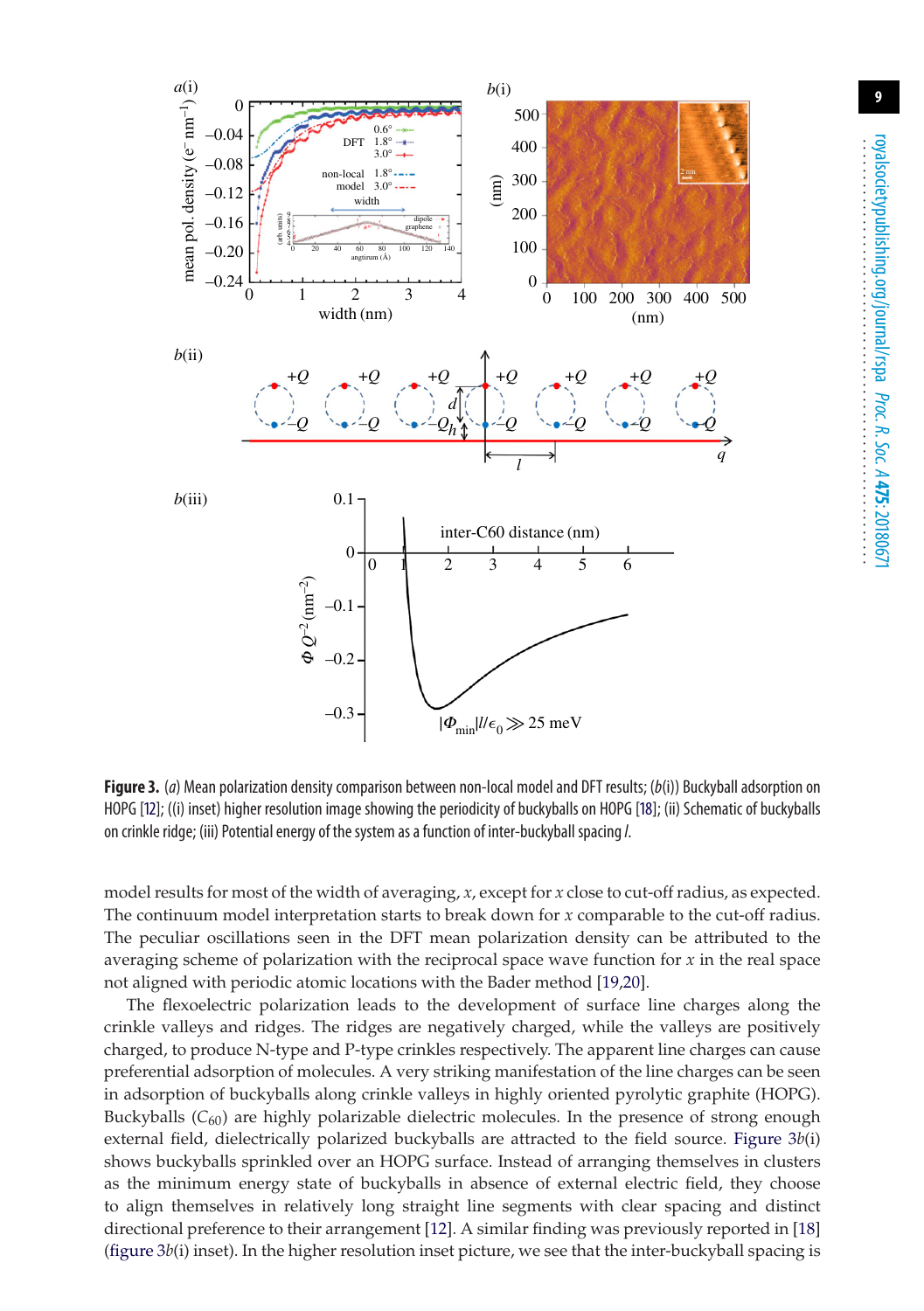approximately 2.5 nm. Here, we consider a simple model of a line charge that induces a dielectric dipole in every buckyball and aligns the electrically polarized buckyballs with a spacing distance *l*. The dipole arm length is denoted *d*, and the distance between the buckyball and the line charge *h* as shown in [figure 3](#page-8-0)*b*(ii). The dipoles are attracted to the line charge of the crinkle valleys or ridges by the electric field gradient. The attraction potential per unit length of the line charge is inversely proportional to the inter-spacing distance *l*. This apparent aggregation attraction is balanced with inter-dipole repulsions. Expression of the net buckyball-interaction potential is derived in appendix A. [Figure 3](#page-8-0)*b*(iii) shows a plot for the potential energy as a function of the spacing *l*. The energy minimum is attained at  $l \approx 2$  nm with rough estimations of *h* and *d*, which is in relatively close agreement with the experimental observation. Thus, the alignment of buckyballs on the HOPG surface can be explained by the existence of crinkles and the resulting flexoelectric surfacecharge concentrations along the valleys and ridges. Our simulation shows the alignment of the buckyballs along the valleys of the crinkles is more stable than along the ridges. In addition, we analysed adsorption potentials of *H*<sup>2</sup> and *O*<sup>2</sup> molecules with DFT. The adsorption potentials of *H*<sup>2</sup> and *O*<sup>2</sup> increase approximately 20 eV and approximately 30 eV at the crinkle ridge, respectively, which represents 11–12% increase over the adsorption on a flat HOPG surface.

## 5. Discussion

#### (a) From non-local model to reduced models

Having established the mathematical formalism for the non-local model, we employ this development to concretely derive the two reduced models discussed in §2 from this general model.

We first consider a uniformly bent single layer of graphene. The curvature is assumed to be small enough that the layer can be assumed straight for calculation purposes. From the symmetry of the problem and assuming  $L_0 \gg r_0$ , polarization density of the single layer,  $\stackrel{\vee}{P}_{(1)}$ , is constant everywhere. Under these assumptions, equation (3.3) reduces to

$$
\check{E}(s) = \int_{-L_0}^{L_0} \check{P}_{(1)}(s') g_{(1)}(s - s') \, ds',\tag{5.1}
$$

where  $g_{(1)}(s - s') = -1/2\pi \epsilon_{(1)}q_1(s, s') / \{(x(s) - x(s')\}^2)$ . Performing the integration, we get that  $\stackrel{\vee}{E}_{(1)} = -\stackrel{\vee}{P}_{(1)}/(\pi \epsilon_{(1)} r_0)$  where  $r_0$  is the cut-off radius. Plugging back into the constitutive relation and simplifying we get the linear operator  $\mathcal{L}_2[\stackrel{V}{P}_{(1)}] = \{1 + \alpha/(\pi \epsilon_{(1)} r_0)\}_{P(1)}^{\vee}$ . In other words,

$$
\stackrel{\vee}{P}_{(1)} = \beta_{(1)}^{(\text{uc})}\kappa = \frac{\beta_{(1)}^{(\text{in})}\kappa}{1 + \alpha/(\pi\epsilon_{(1)}r_0)}.
$$
\n(5.2)

The coefficient,  $\beta_{(1)}^{(in)}/\{1+\alpha/(\pi\epsilon_{(1)}r_0)\}\)$ , is referred to as the 'flexoelectric constant' in Kalinin & Meunier [\[13\]](#page-13-9). Note that in the current study, the intrinsic flexoelectric constant for single-layer graphene is not known. However, the above equation provides a way to evaluate  $\beta_{(1)}^{(in)} \cong 0.16e$  for  $\beta_{(1)}^{(uc)} \cong 0.11$ e. The uniform curvature limit, thus leads to a very simplified dependence of electric field on the polarization and this allows the reduction of the  $\mathcal{L}_2$  linear operation to just a prefactor. The reduction in  $\beta^{(uc)}$  value as compared to the intrinsic flexoelectric constant is due to the weakening effect of dielectric polarization on intrinsic polarization as discussed in §2b.

For a highly localized curvature distribution like the crinkle, we expect that the general model also reduces to an e-local model approximately. To this end, we design a calibration test for computational brevity. We choose the following function to represent the crinkle curvature distribution.

$$
\kappa_{\text{test}}(x; \lambda) = \kappa_0 \cos kx e^{-akx},\tag{5.3}
$$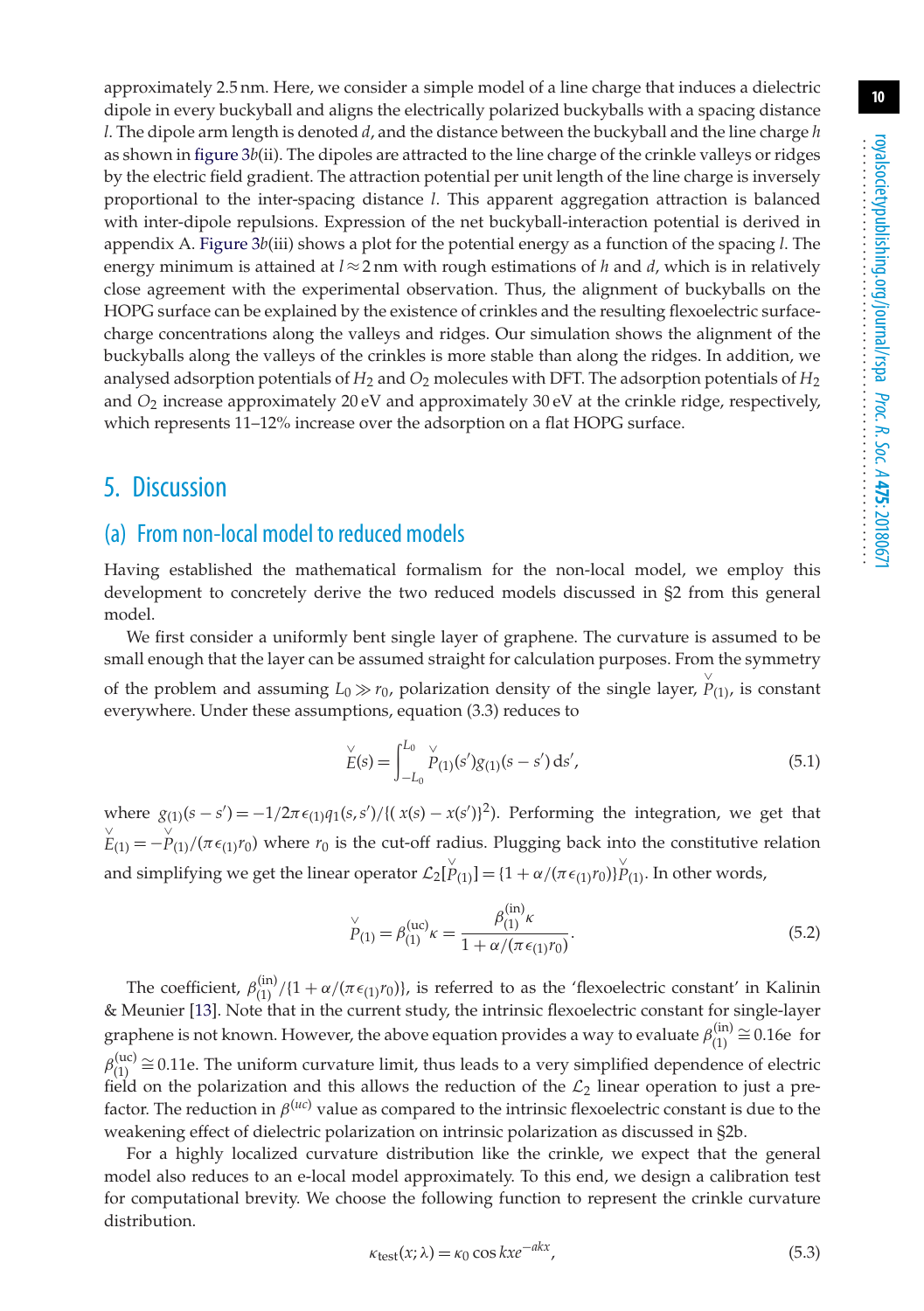<span id="page-10-0"></span>

**Figure 4.** ( $a(i)$ ) Calibration curve for  $\beta^*$  as function of wavelength; (ii) Evolution of the flexoelectric coefficients and relative permittivity with the number of layers *N*.

with  $k = 2\pi / \lambda$ , for a parameter  $\lambda$ , as it resembles the curvature distribution of the crinkle—highly localized and oscillatory. The peak curvature, period and decay length of the test-function can be tuned independently. In this calculation, we calibrate the peak curvature  $\kappa_0$ , the wavelength  $\lambda$ and the decay-length parameter *a* of a test-function to match the peak curvature of the 3° crinkle. From the curvature distribution and employing equation (3.3), we calculate the net polarization. In the e-local approximation, the net polarization and curvature are proportional and related by the effective flexoelectric constant. Denoting the ratio of the calculated peak polarization and peak curvature by  $\beta^*$ , we plot the results in figure  $4a(i)$  as a function of the wavelength  $\lambda$  of the test-function. The results are shown for a 21-layered, 15 nm long MLG specimen. Results show, that for test-function with the same wavelength as the crinkle curvature distribution i.e.  $\lambda/4$  ∼ 0.6 nm, the effective flexoelectric constant is ∼6.89 $\beta_{(1)}^{(uc)}$ . This is in agreement with the e-local model. The results indicate that e-local model, obtained as a limiting case of the general model with flexoelectricity–dielectricity coupling, is a good approximation. We note that the [figure 4](#page-10-0)*a*(i) remains insensitive to the amplitude of the test-function and thus is a universal calibration curve for any crinkle angle.

The oscillatory nature of the curvature distribution enhances the intrinsic flexoelectric polarization by augmenting it with the dielectric polarization. The invariance in the shape of distribution, as discussed in [\[1\]](#page-12-0) ensures that the polarization and curvature scale linearly with the end angle [\(figure 2](#page-7-0)*a*(i,ii)), thereby reducing equation (1.8) to the e-local model,

$$
\stackrel{\vee}{P} = \beta^* \kappa. \tag{5.4}
$$

#### (b) Layer dependence of properties

The dielectric properties of graphene are known to be dependent on the number of layers and the location of the layer in MLG. The microscopic picture of electrical interactions in the layers is sensitive to the number of layers and the location, and thus the dielectric and flexoelectric properties over the number of layers are layer-number dependent. Regarding dielectric properties of few layer graphene, Santos *et al.* [\[21\]](#page-13-17) showed with DFT analysis that relative permittivity increases nearly linearly with the electric field for small electric fields. Hotta *et al*. [\[22\]](#page-13-18) report that the bulk relative permittivity, *r*, of graphite is approximately 30. [Figure 4](#page-10-0)*a*(ii) inset shows an exponential interpolation of the relative permittivity,  $\epsilon_{r(N)} = \epsilon_{r(1)} + \epsilon_{r(N)}$  $(\epsilon_{r(\infty)} - \epsilon_{r(1)})\{1 - e^{-S(N-1)/(\epsilon_{r(\infty)} - \epsilon_{r(1)})}\}\$ , with  $S = d\epsilon_{r(N)}/dN$  at  $N = 1$ , that depends on the number of layer *N*, and fits both the few layer and bulk limit. Now, our interest is in flexoelectric coefficients that depend on the number of layers. Qualitatively, increasing the number of layers raises attractive interlayer interactions that lower the potential energy in the crinkle morphology.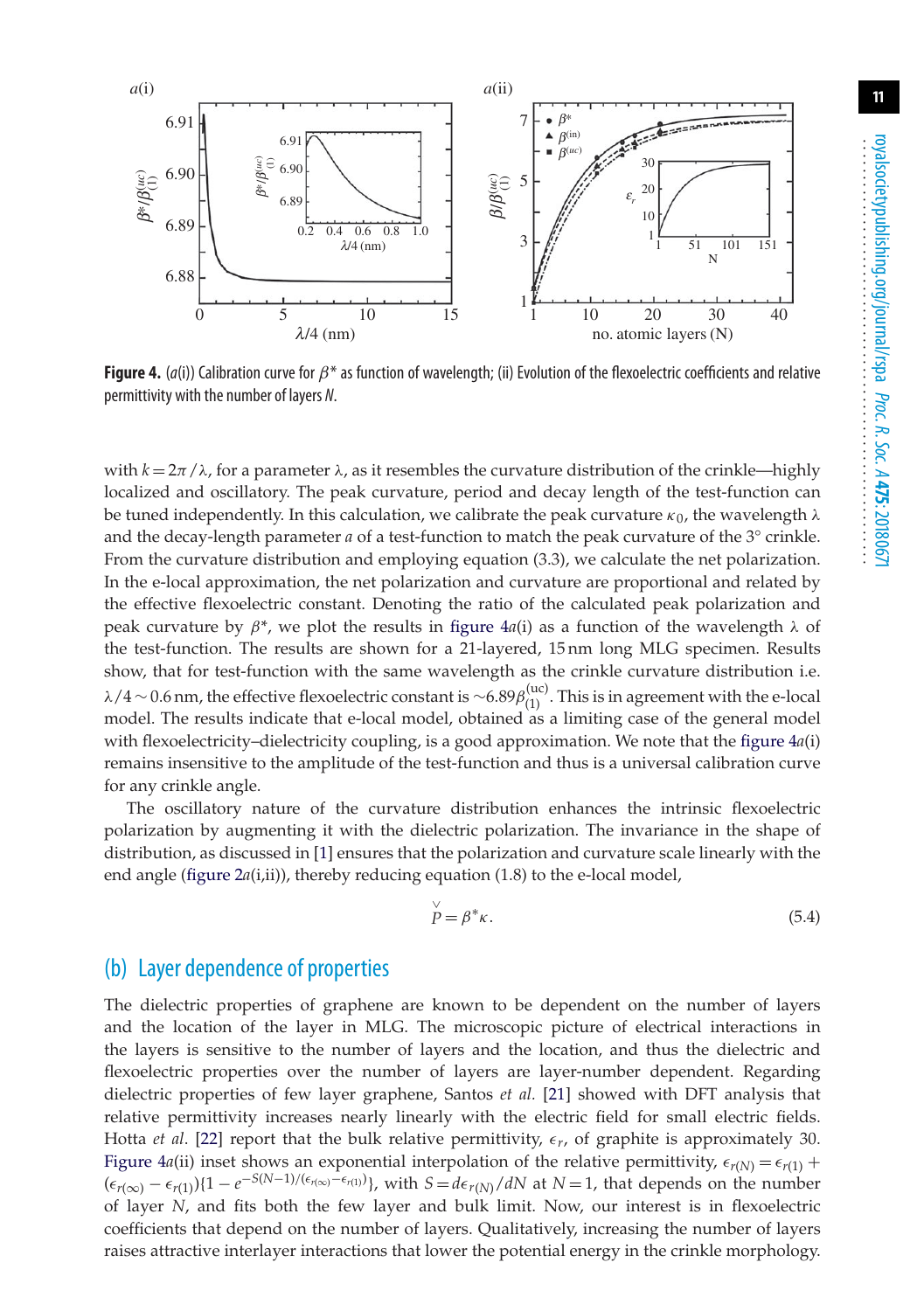Thus, the effective flexoelectric coefficient should increase. Similarly, the interlayer attractive interaction intensifies with an increasing number of layers for uniformly curved MLG as well, and the uniform curvature flexoelectric coefficient is also expected to increase. To calculate the layer-number-dependent behaviour of flexoelectric coefficients, we first evaluate the intrinsic flexoelectric coefficient,  $\beta_{(N)}^{(in)}$ , for various number of layers by iterating the coefficient value until the peak curvature of the non-local model matches that obtained by the DFT analysis for a 3° end angle case. The coefficient  $\beta_{(N)}^{(in)}$  is shown in [figure 4](#page-10-0)*a*(ii). Once we have the intrinsic flexoelectric constant, we evaluate  $\mathcal{L}_2$  in (3.4) for uniform curvature distribution to obtain the uc-local flexoelectric coefficient  $\beta_{(N)}^{(uc)}$ . [Figure 4](#page-10-0)*a*(ii) shows that the coefficient  $\beta_{(N)}^{(uc)}$  also increases with the number of layers and saturates to a bulk value. Lastly, the e-local flexoelectric coefficient,  $β<sup>*</sup><sub>(N)′</sub>$  can be simply obtained by the ratio of the peak polarization to the peak curvature. The coefficient  $\beta^*_{(N)}$  increases with the number of layers and saturates to a bulk value. As discussed in §2b, we find that  $\beta^* > \beta^{(in)} > \beta^{(uc)}$ . In summary, our fitting yields the following expressions for flexoelectric coefficients:  $\beta_{(N)}^* = 7.235 - 6.841e^{-0.1377N}$ ;  $\beta_{(N)}^{(in)} = 7.052 - 6.357e^{-0.1266N}$ ;  $\beta_{(N)}^{(uc)} =$ 7.046 − 6.817*e*−0.1205*N*; ε*r*(*N*) = 30 − 28.8594*e*−0.0333*N*.

## 6. Conclusion

- 1. We investigate the thermodynamically motivated constitutive law for flexoelectricity in graphene. The coupling of dielectricity and flexoelectricity is quantitatively analysed with the thermodynamic framework, while the coupling mechanisms are qualitatively elucidated. We unify the framework for the existing disparate models in uniform curvature and highly localized regimes.
- 2. We propose a mathematical formulation for modelling electromechanics in twodimensional layered materials. While the existing approach in the literature predominantly employs Maxwell's electric field-based continuum framework, we apply Legendre transformation of the Maxwell's free-energy potential to another polarizationbased one that allows us to construct a free-energy potential for two-dimensional layered materials. Our energetic modelling of the two-dimensional materials with the transformed potential provides computational advantages where the problem can be reduced from solving field quantities for entire space to analysing non-local polarization interactions just over the layers.
- 3. The non-local model applied to 21 layer, 15 nm span graphene sample produces highly localized curvature distribution, a signature of the crinkle mode of buckling. These results are in close agreement with DFT and e-local model predictions. The curvature focusing band width is found to be approximately 0.86 nm.
- 4. We observe notable effects of constitutive non-locality in non-uniform curvature and polarization distributions. In crinkles, the coupling enhances curvature reversal, consequently amplifying the polarization reversal as well. The e-local model lumps this constitutive non-locality into one single parameter and therefore misses out on this detail.
- 5. The flexoelectric polarization near the crinkle ridge, predicted by our non-local model, is found to match with DFT results. The manifestation of flexoelectric crinkle charges is observed in the form of buckyballs aligning in a straight line on an HOPG surface. Our simplified model of buckyball adsorption along a line charge is able to capture the underlying physics of the process. We believe that crinkle polarization is a significant outcome which can have far reaching implications in manipulating charged and polarizable molecules.
- 6. Our DFT analysis shows that enhancement in adsorption of neutral molecules at crinkle ridges depends on the molecular weight and possibly geometry of the molecule as well. The change of physical binding energy of  $H_2$  and  $O_2$  molecules on the crinkle surface is found to be approximately 20 eV and approximately 30 eV respectively, which is approximately 11–12% of the total binding energy.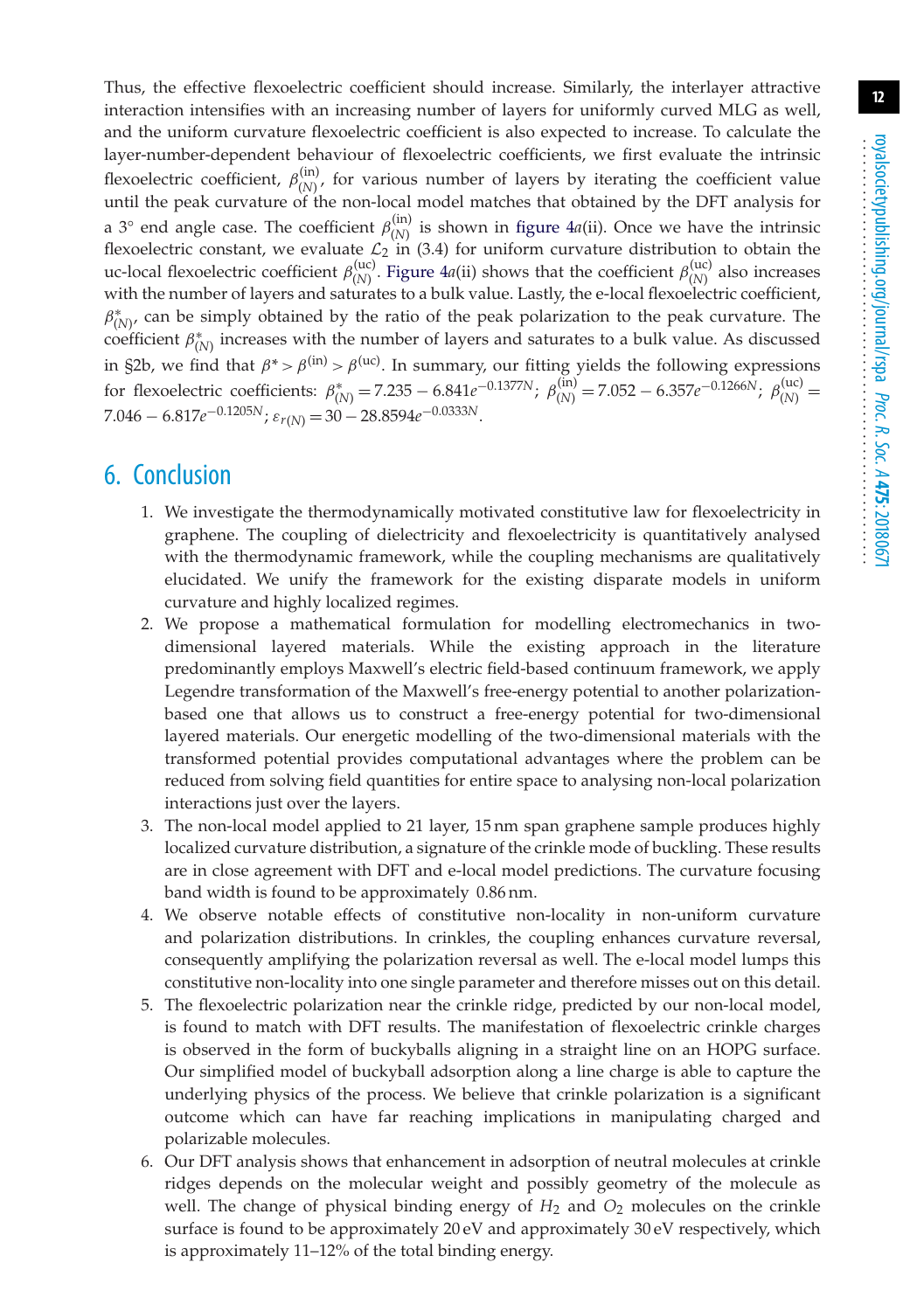- 7. We show that the non-local model is reducible to the uc-local and the e-local models [\[1\]](#page-12-0). Our calibration test reveals that the e-local model is accurate enough when the curvature is highly localized like in crinkles, while the uc-local is exact in the limit of uniform curvature distribution.
- 8. We investigate the layer-number dependence of flexoelectric coefficients and find that the flexoelectric coefficients increase with number of layers and saturate to a bulk value.
- 9. For an experimental verification of our analytical results, measurement of the approximately 1 nm band width of the crinkle ridge is non-trivial due to the localized surface line charge; however, we could measure the width down to 1.76 nm with an atomic lattice interferometry [\[23\]](#page-13-19). For another experimental verification, the electric line charge could be indirectly revealed by linear adsorption of buckyballs as cited in [figure 3](#page-8-0)*b*(i) [\[12\]](#page-13-8). It would be desirable to directly measure the line charge density within approximately 1 nm band width with further improvements in resolution of currently available experimental techniques.
- 10. The flexoelectricity–dielectricity coupling in graphene crinkles can selectively adsorb charged or polarizable molecules in a linear array, and the adsorption characteristics can be developed as a strain-controlled 'molecular zipper'. In addition, as fractional stacking shift and twist [\[24\]](#page-13-20) of two-dimensional material layers are considered to provide diverse electronic and optical properties, mechanics of crinkles is expected to provide means to study novel properties of stacking-controlled two-dimensional materials.

Data accessibility. This article has no additional data.

Authors' contributions. M.K. and K.-S.K. conceived and implemented the mathematical model, interpreted the results and drafted the manuscript. M.-H.C. and K.S.K. carried out the DFT analysis. M.K., V.L. and K.-S.K. formulated the thermodynamic framework. K.-S.K. supervised the work. All authors gave final approval for the publication.

Competing interests. We declare we have no competing interests.

Funding. This work was supported by the U.S. National Science Foundation (Awards CMMI-1462785 and 1563591) for the experimental study and the theoretical modelling by M.K. and K.-S.K. and (Awards DMR-0520651 and XSEDE) for the DFT analysis by M.-H.C. and K.-S.K. V.L. was supported by the Hibbitt Fellowship at Brown University.

Acknowledgements. Valuable discussions with Dr Ruizhi Li on graphene crinkle and buckyball experiments are gratefully acknowledged.

## Appendix A. Inter C<sub>60</sub> spacing on crinkle ridge

The potential energy of the buckyballs on a crinkle ridge or valley (figure  $3b$ (ii)) per unit spacing can be formulated as,

$$
\psi(l) = \frac{1}{4\pi\epsilon l} \left\{ Qq \int_{-\infty}^{\infty} \frac{1}{\sqrt{(h+d)^2 + x^2}} - \frac{1}{\sqrt{h^2 + x^2}} \right\} dx + \frac{1}{4\pi\epsilon l} 2Q^2 \sum_{i=1}^{\infty} \left( \frac{1}{il} - \frac{1}{\sqrt{d^2 + i^2 l^2}} \right). (A1)
$$

Simplifying (A 1) gives

$$
\frac{\Phi(l)}{Q^2} = \frac{4\pi\epsilon\psi(l)}{Q^2} = \frac{-2q/Q}{l}\ln\frac{(h+d)}{h} + \frac{2}{l^2}\sum_{i=1}^{\infty}\frac{1}{i}\left(1 - \frac{1}{\sqrt{(d/i)^2 + 1}}\right). \tag{A.2}
$$

The function  $\Phi(l)$  can now be minimized to find the optimal inter-buckyball spacing. We assume  $qd/Q = 0.5$ ,  $h = d = 1$  *nm* for this calculation, and  $\Phi(l)$  is plotted in [figure 3](#page-8-0)*b*(iii).

## <span id="page-12-0"></span>**References**

1. Kothari M, Cha M-H, Kim K-S. 2018 Critical curvature localization in graphene. I. Quantumflexoelectricity effect. *Proc. R. Soc. A* **474**, 20180054. [\(doi:10.1098/rspa.2018.0054\)](http://dx.doi.org/10.1098/rspa.2018.0054)